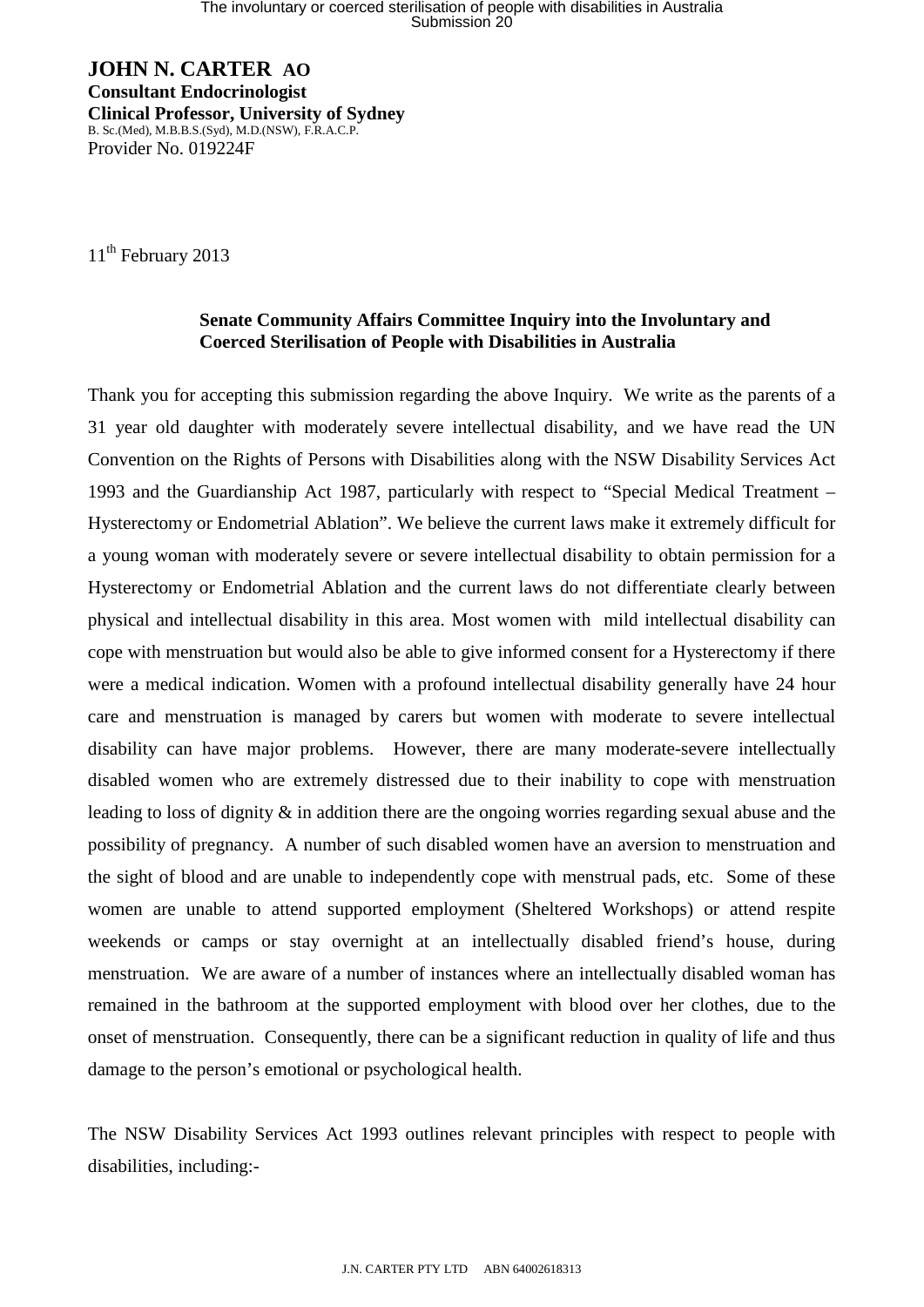- 1. Have the right to live in and be part of the community
- 2. Have the right to realise their individual capacity for physical, social, emotional and intellectual development
- 3. Have the same right as other members of Australian society to services which will support their attaining a reasonable quality of life
- 4. Have the right to protection from neglect, abuse and exploitation.

These principles are consistent with the UN Convention on the Rights of Persons with Disabilities.

One of us (JNC) recently appeared at the Guardianship Tribunal in Sydney on behalf of a 23 year old female with moderately severe intellectual disability who was applying for permission to have a hysterectomy performed. At the first hearing, the application was rejected because the Tribunal was not convinced that the young woman could not undertake hormonal therapy, which may have been able to prevent menstruation. At the second hearing, JNC, as a Consultant Endocrinologist (an "expert witness") indicated that hormonal therapy was inappropriate for this particular woman due to a strong family history of breast cancer and the head of the Tribunal, after all the submissions, indicated that they accepted that hormonal therapy was inappropriate and they agreed that menstruation was causing "serious damage to her health", but stated that they were not convinced that it was "sufficiently serious" for them to give permission for the "special medical treatment". The relevance of these comments is that the NSW Disabilities Act 1993 states that permission can only be given for "Special Medical Treatment – Hysterectomy or Endometrial Ablation" if it is felt that the treatment is "necessary to save the persons life or prevent serious damage to their health" (no differentiation is made between physical and psychological health). The Head of the Guardianship Tribunal, when asked to define the word "serious", indicated that there was no definition of the word in the Act and thus, the Tribunal had to rely on rulings in the Supreme Court and the case they quoted related to a profoundly intellectually disabled lady who was deaf and mute and wheelchair bound and the Judge declared that the problem was sufficiently serious to warrant a hysterectomy. We believe that most Australians would not accept that this should be the benchmark definition of the word "serious" with respect to this issue.

The NSW Disability Services Act 1993 was passed by the NSW State Government to protect the rights of people with a disability in the provision of services. It sets out a list of principles relating to the rights of people with disabilities and it states how these principles should be applied, and four of the main principles are tabulated above.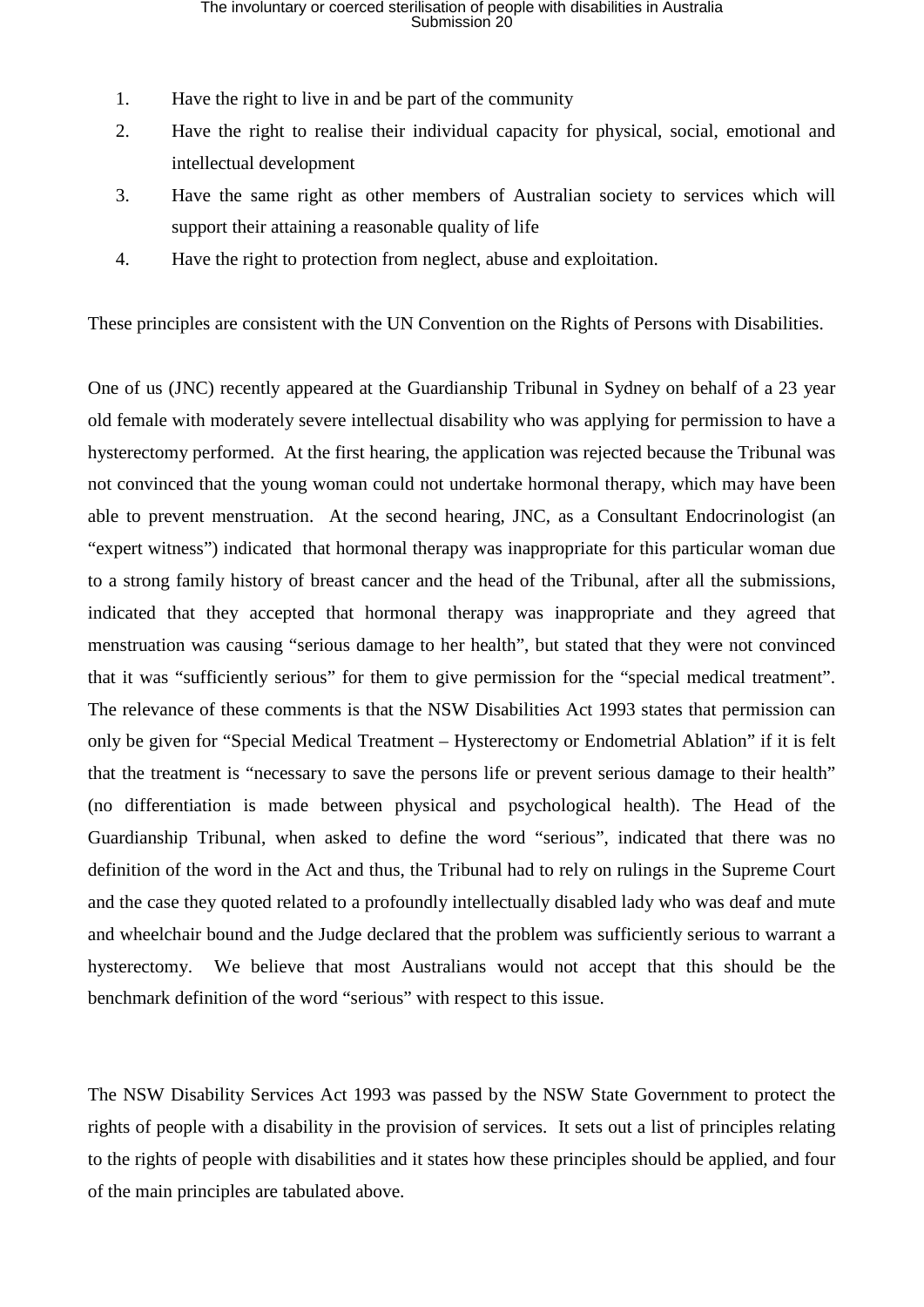## The involuntary or coerced sterilisation of people with disabilities in Australia Submission 20

From this, it would appear logical to conclude that if a young lady with a moderate or severe degree of intellectual disability has menstruation that is causing a significant disruption to her social and emotional development and which affects her quality of life, most people would surely agree that treatment to prevent menstruation would be both desirable and a logical form of treatment. Hormonal therapy is often mentioned as the preferred means of preventing menstruation (in addition to minimising the risk of pregnancy should sexual abuse occur), and the forms of hormonal therapy usually suggested include continuous oral contraceptive agents, Depo Provera and Intrauterine devices such as Mirena and Implanon implants. None of these forms of treatment can guarantee cessation of menstruation and each of them do carry medical risks, such as an increased incidence of endometrial and breast cancer, along with osteoporosis. In addition, if an intellectually disabled woman is being given continuous oral contraceptive agents (for perhaps over 30 years), there is the ongoing problem of who ensures that the tablets are given on a regular basis if the person is in respite care, in supported accommodation or in whatever accommodation is available following the parents' death.

We are aware of instances where parents have taken their daughters to Thailand or New Zealand to have a hysterectomy because their request to have a hysterectomy performed in Australia was rejected by the Guardianship Tribunal. For a country that is allegedly as caring and compassionate as Australia to have citizens undertaking such trips strongly suggests that the current situation is far from ideal and we believe that significantly greater flexibility needs to be demonstrated in our legal system and by bodies such as the Guardianship Tribunal when deliberating on applications.

We are aware that the Inquiry is into "The Involuntary and Coerced Sterilisation of People with Disabilities in Australia" and that hysterectomy, by definition, causes sterilisation. We would like to reiterate that this submission specifically relates to women with moderately severe or severe intellectual disability who have no concept regarding menstruation or how to apply sanitary pads, etc. However, we strongly believe that any caring and compassionate person would understand that there are circumstances where a hysterectomy, performed to prevent serious psychological damage and not primarily because of sterilisation, would be the most appropriate intervention for these women. This approach is consistent with the principals of the UN Convention on the Rights of Persons with Disabilities.